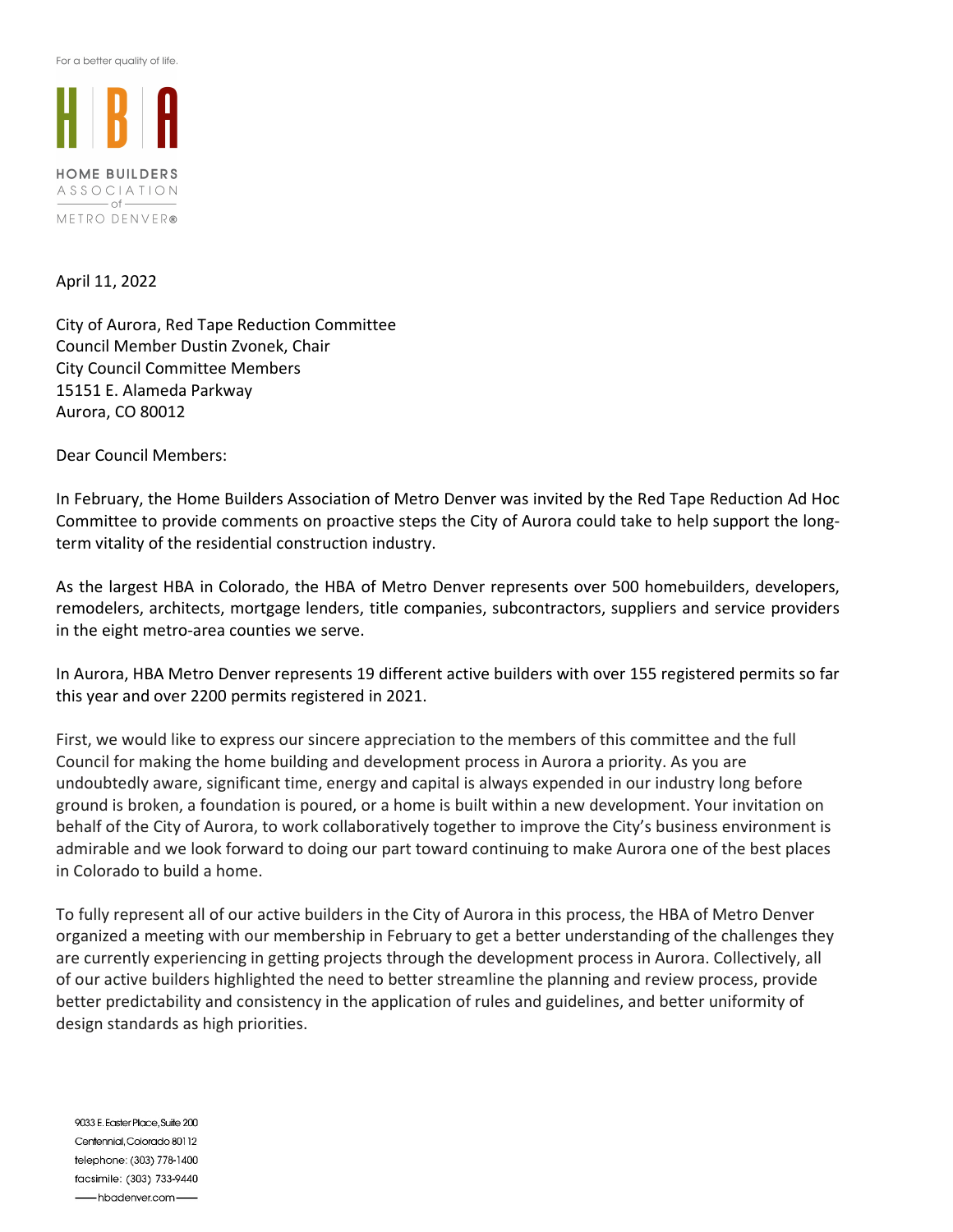Because the Red Tape Reduction Committee has divided its' fields of inquiry into the three areas of rules/regulations, taxes/fees, and municipal process, we decided to separate our comments into these three topics areas as well.

# Below are the specific requests that have been identified and deemed as priorities by our membership:

## Rules & Regulations

- Drainage Requirements
	- $\circ$  The City should consider rethinking cross pan drainage criteria. Currently the City does not allow storm sewers to be constructed within a certain proximity. However, removing cross pans where one should be located, creates additional maintenance, drainage, and pedestrian safety issues in an intersection design. It also adds additional and unnecessary costs to develop projects by adding unnecessary inlets and storm sewers. Unfortunately to date, the City has been unwilling to accept variances based on sound engineering data and practical justification for doing so. We believe some flexibility in this requirement to allow for variances, would go a long way to reducing needless red tape and unnecessary costs.
- Sediment Basin Requirements
	- $\circ$  The design and installation of sediment basins are causing a real impact on future development. The installation of sed basins can run over \$300,000 in cost. While cost is a concern, the larger issue is the impact the temporary sediment basin requirement is having on construction timing. If a worksite does not have the requisite space to allow for the replacement of a sediment basin in adjacent open areas, they are required to be placed directly on construction sites. This has created a number of challenges for builders who have to find alternative place to store the dirt needed to backfill the sed basins after they are no longer needed. It also requires them to remobilize a grading contractor to reexcavate the saturated soil at the bottom of the sed basin and then re-fill the entire area before a Geotech can obtain a sample for a soils and foundation report. Also, because sed basins are required to stay in place until the roads are paved, builders are experiencing substantial delays of 8-10 weeks after paving to obtain a soils and foundation report. Substantial delays are also created through the inability to install dry utilities in those lots. The costs associated with this requirement easily adds and additional \$2,200 to the price of a home. When factoring in all of the homes within a specific development, this requirement will end up costing millions of dollars to the future residents in developments like the Aurora Highlands.
- Uniform Development Code (UDO) Challenges SECTION 4.5.3.B-LOCAL DESTINATIONS: "…each lot may be accessed by travelling over no more than two (2) local streets after departing from the grid of arterial, collector, and collector streets…"
- $\circ$  This requirement has been a challenge for our builders to comply with and many adjustments have been requested. The intent of the requirement is to assist in wayfinding within a community, but the result is a very gridded neighborhood pattern which is not always preferred due to the configuration of the land, topography, or design intent. In<br>%33E.EqsterPlace.Suite 200

Centennial Colorado 80112 telephone: (303) 778-1400 facsimile: (303) 733-9440 hbadenver.com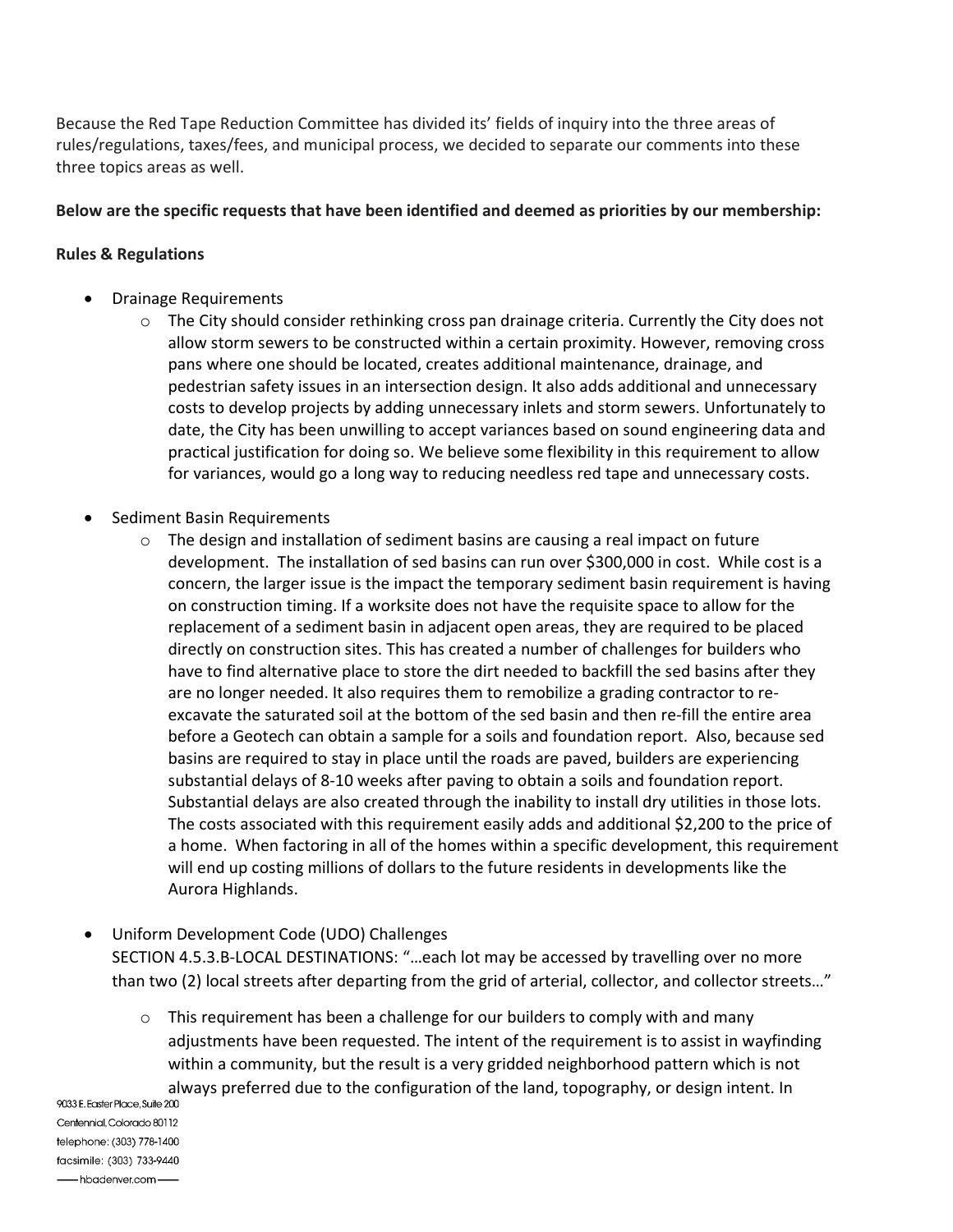addition, this requirement encourages cut-through streets which leads to increased driving speeds within the neighborhoods. We request that the City consider different street names within a community. One major issue with wayfinding is that there are multiple streets within a community with the same name but one is "Street", another "Drive" or "Lane", etc. If the preference is to keep a variation of this standard, then please increase to three (3) local streets with an allowance for up to four (4) as necessary.

- Street Lighting Requirements
	- $\circ$  The City drafted regulations several years ago that were never formerly adopted but still require developers to follow them. These regulations require a significant amount of additional street light fixtures that are making residential neighborhoods to bright and have been a source of complaints by residents. For example, 250 lot neighborhoods that previously required 27 lights under the old standard now require 86 lights. While the City has stated that they hired a consultant last year to review the new regulations and come up with a revised regulation, nothing has yet been amended or changed. It should be noted that this requirement was implemented without any input from the building community.

# Taxes & Fees

- Temporary Certificate of Occupancy Fee (TCO)
	- $\circ$  A fee of \$850.00 is charged for a TCO. If the TCO is converted to a CO by the expiration date, a refund of \$650.00 (for residential) \$500.00 (for commercial) will be returned to the contractor listed on the permit. For the extension of a TCO, there is a non-refundable fee of \$550.00. We would like to see the non-refundable portion of this fee eliminated or the entirety of the TCO fee refundable, including the extension. Another option could be to eliminate the expiration date. If a TCO is pulled and the terms of the TCO aren't satisfied by a specific deadline, the deposit is forfeited.

# Municipal Processes

- Linear Planning and Review Process
	- o The City should commit to a planning and review policy that limits the ability to change design standards, details or code requirements mid-review. Too often, builders submit initial plans and get through the initial stages of the review process only to receive further revisions during later stages that should have been addressed earlier in the process. Also, revisions should only be applied to new submittals, not submittals currently under review. Prioritizing a linear planning and review process would save builders and City staff countless hours and millions of dollars in needless delays.
- Entitlement/Submittal Process
	- $\circ$  Among our membership, there is a perceived inconsistency between City departments in how the order of operations are handled between drainage reports/site plans (preliminary plats), and CDs. Builders have experienced contradictions between submitting final site plans concurrently with CDs and having to update site plans to match the final CDs. This inconsistency has created unnecessary delays. For example, at Aurora Highlands, builders were delayed nearly 6 weeks in submitting CDs due to delays from the City in reviewing the

9033 E. Easter Place, Suite 200 Centennial Colorado 80112 telephone: (303) 778-1400 facsimile: (303) 733-9440 hbadenver.com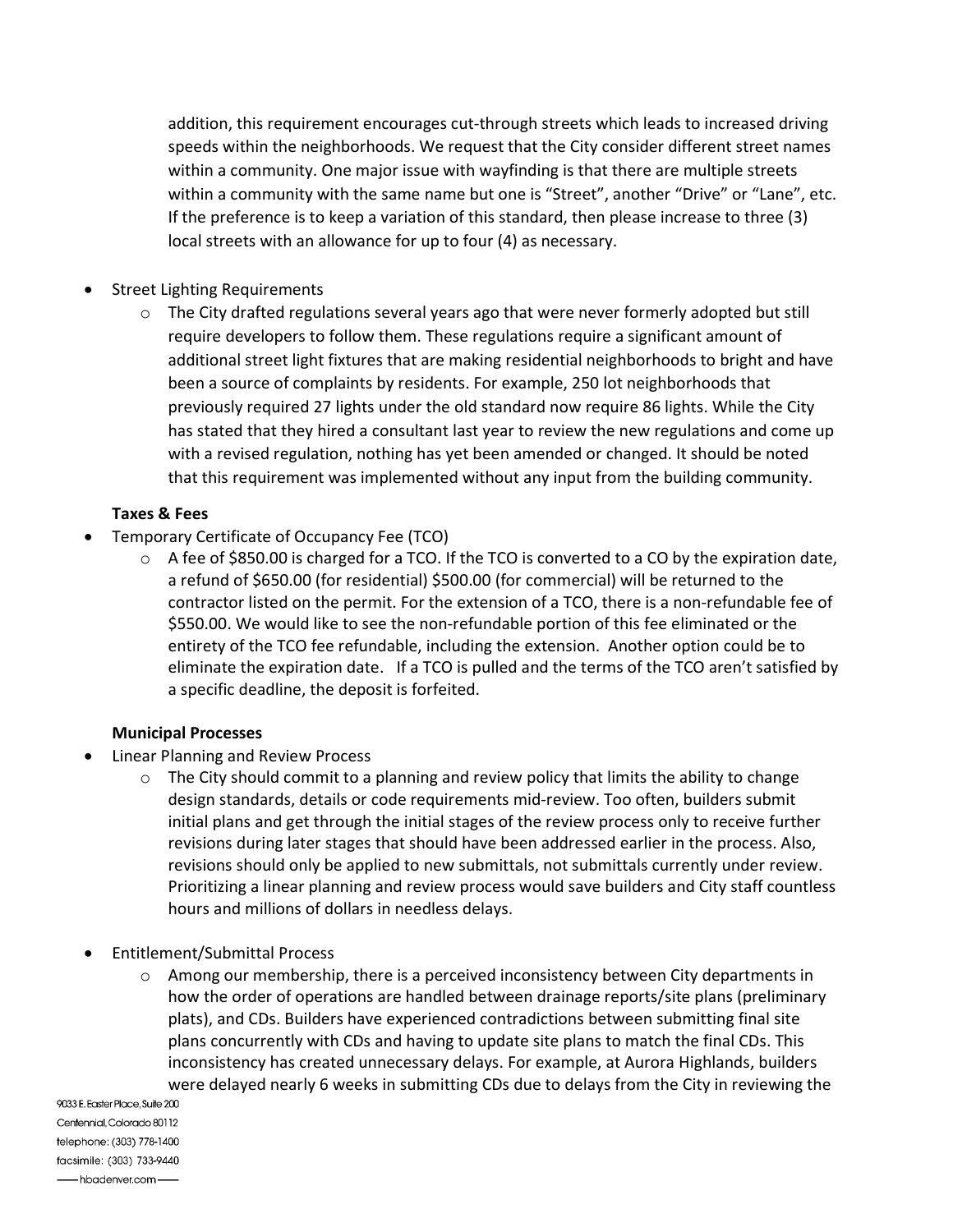preliminary drainage report. If the City could commit to formal review periods and perform reviews within specific windows, this would substantially reduce review timelines for builders and City staff and reduce costs.

- Pre-application Meetings
	- $\circ$  These meetings are very useful for new projects as they include feedback from all departments, however the lead time for these meetings is 2 months currently. The HBA suggests that simple projects that are part of an ongoing community be allowed to waive the pre-application process. This will free up staff time and allow projects that need a preapplication meeting the opportunity to schedule one sooner.
- Restructuring the review process utilizing the "one bite at the apple" concept
	- $\circ$  The City should consider restructuring the first round of reviews so that it is comprehensive at all staff levels. Subsequent reviews and comments could then be built upon previous submissions to avoid unnecessary and unrelated 'new' review comments.
	- $\circ$  Communication between review staff also needs to be better streamlined. If staff comments were better coordinated, then unnecessary conflicts and contradictions could be avoided before they are distributed to the applicant. Currently, our builders are receiving inconsistencies in comments received from City staff that then must be resolved - creating additional unnecessary delays. While this request may result in a longer first review, we believe it will ultimately reduce overall approval timeframes substantially.
- Excessive number of reviews: We have many projects with over 6 reviews. This is not efficient for the City or for the applicant. There are many reasons for the excessive number of reviews but a few of the consistent ones are as follows:
	- $\circ$  City continues to give new comments with each review. We suggest that the City be given more time for the initial review to catch all comments and then limit additional comments at subsequent reviews - unless directly related to a plan update or modification.
	- $\circ$  Builders have received conflicting comments between departments then have to spend a significant amount of time determining which comment to respond to.
	- $\circ$  Easements and license agreements tend to be late in the process and cause delays for final approvals. It would be helpful to receive a comprehensive list of all items needed and when they should be submitted to have them all finalized at the same time.
- Staff challenges
	- $\circ$  Our builders consistently express frustration with the number of staff available for review and inspections. They would also like to have staff more accessible to answer questions. Perhaps a central staff person could be assigned to each project who can assist with resolving specific issues to make the planning, review and inspection process more user friendly. Also, regarding accessibility, our builders sited virtual meetings as particularly challenging, especially when there are many people involved. and would like to have an inperson option available to them. Finally, they would like to see more consistency with review teams, so they have an opportunity to work with the same people and develop a relationship and get a better understanding of their expectations.

9033 E. Easter Place, Suite 200 Centennial, Colorado 80112 telephone: (303) 778-1400 facsimile: (303) 733-9440 hbadenver.com-